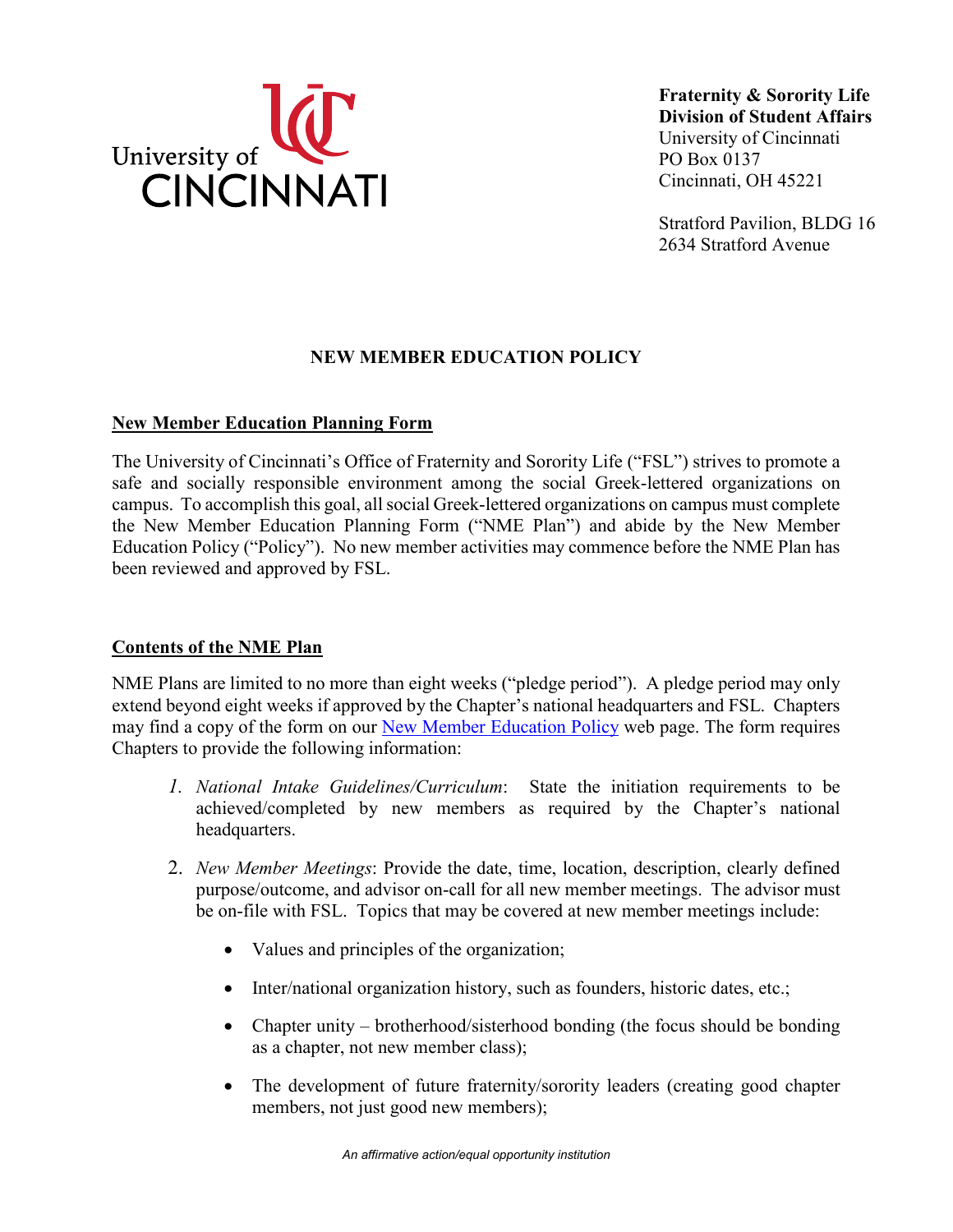- Membership expectations (expectations should be the same for initiated/new members; e.g. code of conduct, financial obligations, academic requirements, attendance requirements, behavior expectations, policies, etc.);
- Inter/national policy;
- Risk reduction/health and wellness resources and education:
- Role of big/little brother or sister;
- Scholarship; and
- Chapter operations, committee structures, officer responsibilities, and involvement opportunities.
- purpose/outcome, and advisor on-call for all new member activities. The advisor must be on-file with FSL. Sample activities include: 3. *New Member Activities*: provide the date, time, location, description, clearly defined
	- Retreats:
	- Philanthropy events/service events;
	- Intramurals (IFC/CPC);
	- Road trips (IFC/CPC);
	- Away games (IFC/CPC);
	- Brotherhood/Sisterhood events (movie nights, paintball, pumpkin patch, etc.); and
	- Social events (IFC/CPC).
- for all ritual events. FSL defines "ritual events" to include the following: 4. *Ritual Events*: provide the date, time, location, description, purpose/outcome, and advisor who will be present for all ritual events. The Chapter advisor on file with FSL, a national headquarters representative, or approved alumnus must be physically present
	- New member induction/pinning;
	- Pre- initiation events;
	- Initiation;
	- Big Brother/Little Brother or Big Sister/Little Sister reveal (IFC/CPC);
	- Luncheons (NPHC/MGC only); and
	- Quizzes/tests.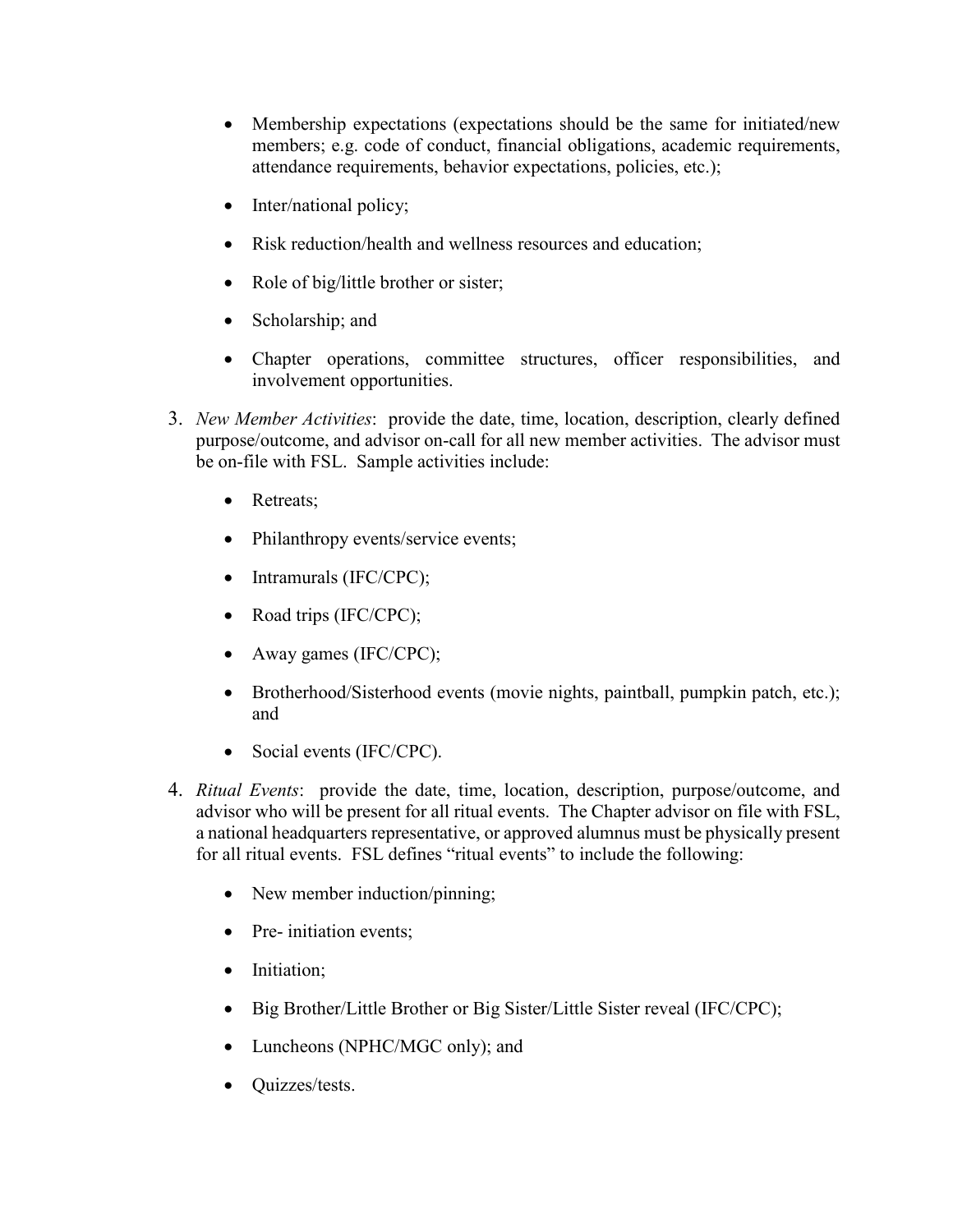and that the NME plan complies with all applicable policies and expectations. *5. Certification*: The Chapter president, new member educator/intake chair, and Chapter advisor must review the NME Plan and certify that all representations made are truthful

 initiated members and new members may be exempt from this restriction, but must still comply with the Fraternity & Sorority Life Community Guidelines ("FSL Guidelines") as well as all other applicable laws, policies or rules. Additionally, new member meetings, activities, and ritual events may not occur during mid-term or final examination periods. New member meetings, activities, and ritual events must be alcohol-free. Mixers and socials for

## **New Member Education Calendar**

 becoming a new member. The calendar should include the following information with associated dates, times, location, and brief description: meetings, activities, ritual events, tests/quizzes, All new members should receive a new member education calendar within the first week of initiation, and due dates.

## **NME Plan Review and Approval Procedures**

- **Step 1:** Sign the Policy Acknowledgment form and submit to FSL via the [Forms page](https://www.uc.edu/campus-life/fraternity-sorority-life/policies---resources/Forms.html) by **January 15, 2021.**
- **Step 2:** Complete the NME Plan form. The NME Plan should be reviewed and approved by the Chapter president, new member educator/intake chair, and the Chapter advisor prior to moving on to Step 3.
- **Step 3:** Submit the finalized NME Plan with signed Certification to FSL via the [Forms page](https://www.uc.edu/campus-life/fraternity-sorority-life/policies---resources/Forms.html) for review by **January 15, 2021**.
- **Step 4:** FSL will provide the Chapter notice whether it has approved or denied the NME Plan.

## **Approval/Denial of NME Plan**

 FSL will deny incomplete NME Plans. Chapters who have not received approval for their NME Plans, or who have not submitted their NME Plans, may not conduct any new member activities.

 with the FSL Guidelines and all other applicable laws, policies, and rules. Approval of the NME Plan by FSL means only that the NME Plan complies with this Policy and does not mean that the NME Plan is sanctioned or sponsored by the University of Cincinnati, or that the NME Plan complies with other policies or rules. The Chapter is responsible for ensuring that the meetings, activities, and ritual events included and described in its NME Plan comply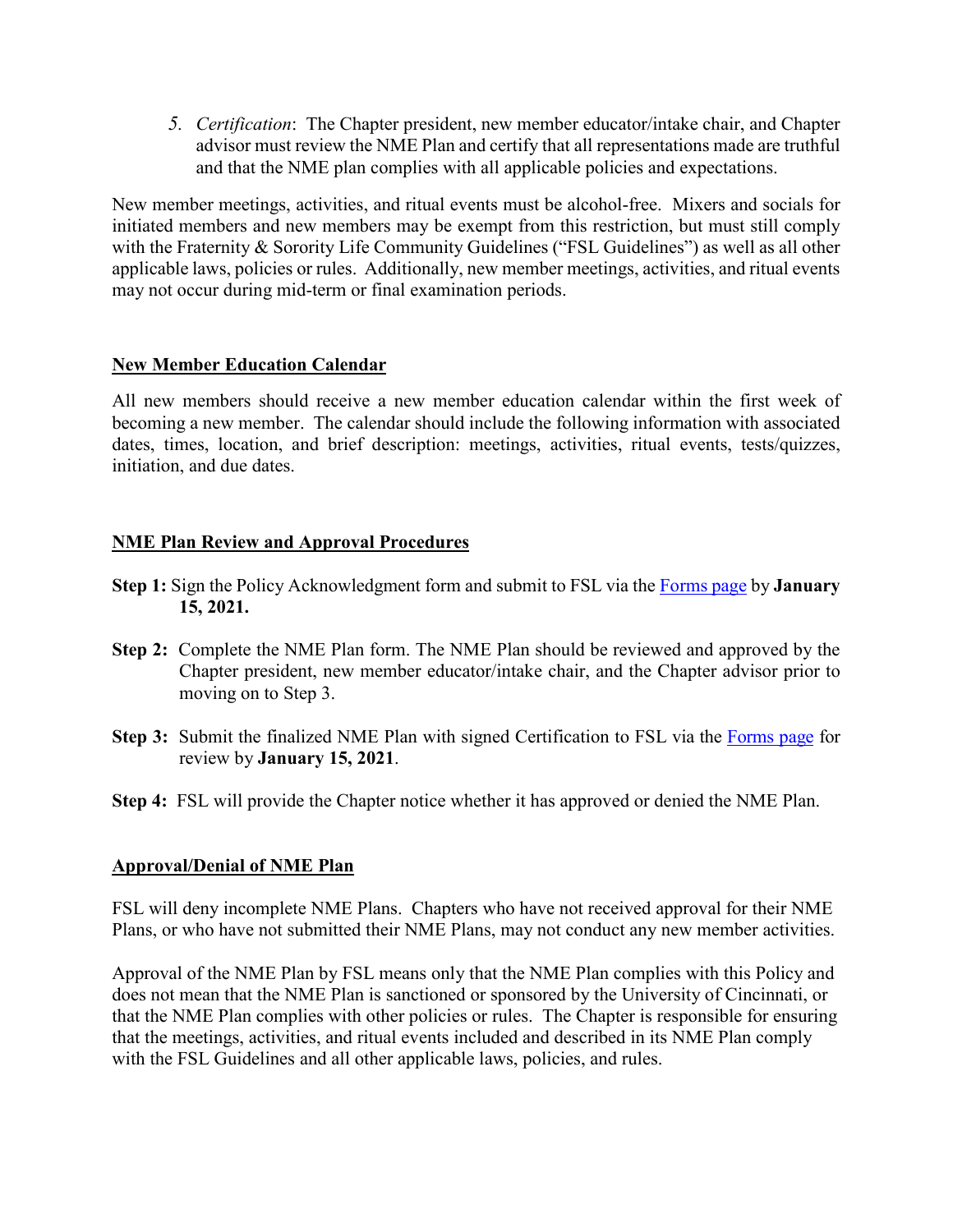#### **Changes to the NME Plan**

Any proposed changes to an approved NME Plan, must first be submitted to FSL for approval. Requests for changes should be submitted by email to [greeklife@uc.edu.](mailto:greeklife@uc.edu) Advisor substitutions should come from the list of advisors submitted to FSL.

## **Failure to Comply**

 Chapters who fail to submit an NME Plan, fail to obtain approval from FSL for their NME Plan, be in violation of the Student Code of Conduct. FSL will conduct a preliminary investigation into provide false information in their NME Plan, or fail to submit changes to FSL for approval, may the possible violation and, if necessary, will refer the matter to the Office of Student Conduct and Community Standards for adjudication.

## **Annual Submissions**

 president of the chapter and/or other applicable person(s). Relevant due dates will be published by May 30 each year on our [New Member Education Policy](https://www.uc.edu/campus-life/fraternity-sorority-life/policies---resources/new-member-education-policy.html) web page. Chapters must submit the NME Policy Acknowledgement annually and must submit their NME Plan every semester to FSL for approval. An updated policy will be sent out every May to the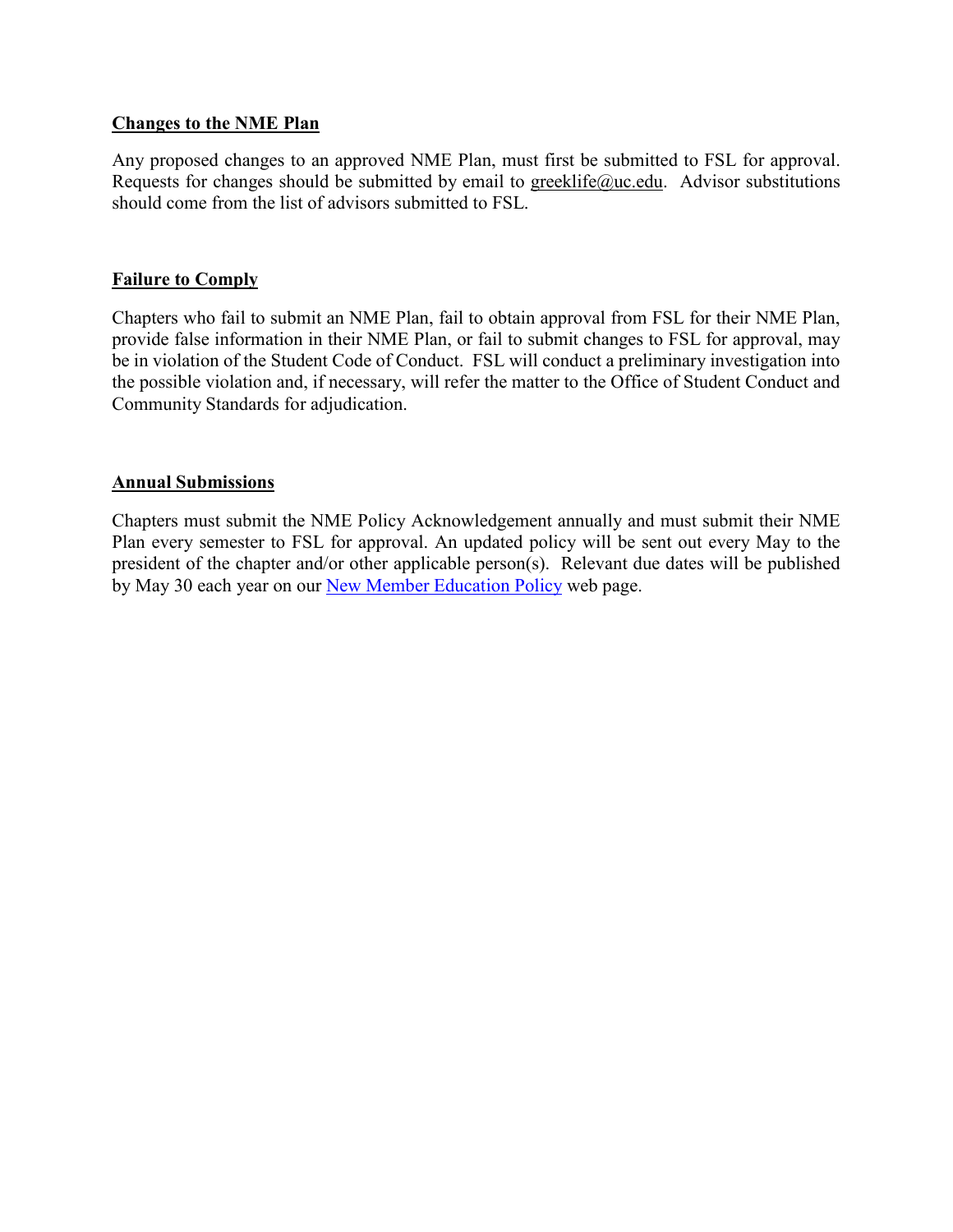## **POLICY ACKNOWLEDGMENT**

 Policy (the "Policy"). I understand that I must comply with the Policy in order for my Chapter to with the Policy. I acknowledge and agree that I have received and read a copy of the New Member Education be approved to conduct new member activities at the University of Cincinnati. I agree to comply

I have read this Acknowledgment and fully understand its terms. I am signing this Acknowledgment knowingly and voluntarily.

| <b>Chapter President</b>         | Signature | Date |
|----------------------------------|-----------|------|
|                                  |           |      |
| Intake Chair/New Member Educator | Signature | Date |